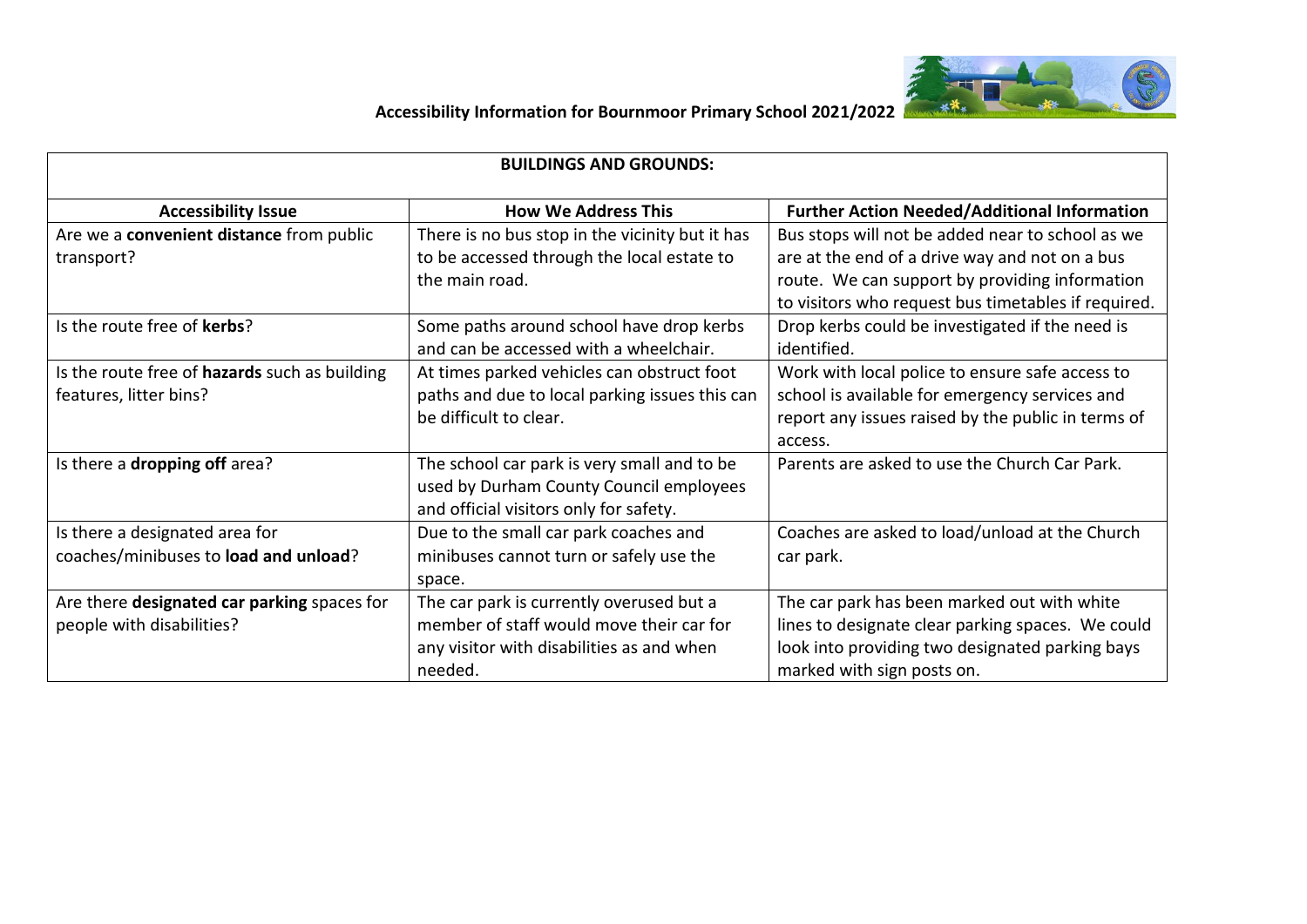| Are the routes from the car park area to the  | There is a clear route but currently there is  | Investigate providing a drop kerb for disable        |
|-----------------------------------------------|------------------------------------------------|------------------------------------------------------|
| buildings unobstructed and accessible?        | no drop kerb.                                  | access.                                              |
| Is the route clearly marked and found?        | The route from the car park is not a           | School signs were installed in September 2015        |
|                                               | designated public access but has clear signs   | which detail 'Reception' entrance on the sign. In    |
|                                               | to show which way is the main entrance         | August 2017 a further sign was added to the left     |
|                                               | from there and from the footpath access.       | of our main entrance to point towards the            |
|                                               |                                                | Reception to help visitors locate the entrance. In   |
|                                               |                                                | 2019 a signpost was installed in the estate to       |
|                                               |                                                | ensure that visitors can locate school once on the   |
|                                               |                                                | estate.                                              |
| Is the route level?                           | The access path to school has a rise up to the | We will erect a sign advising people that            |
|                                               | main reception.                                | assistance will be provided if necessary by          |
|                                               |                                                | contacting our school office.                        |
| Is the route free of hazards such as building | Access to school via the main entrance is not  | No action needed as two approaches to school         |
| features, litter bins?                        | blocked with hazards and there is one gate     | are available and a ramp.                            |
|                                               | onto the school yard which has no steps to     |                                                      |
|                                               | access the area. A ramp can also be used to    |                                                      |
|                                               | access the school yard.                        |                                                      |
| Is the ramp wide enough and if the gradient   | Yes as it is a pedestrian path. It is 1800mm   | Review which support we can offer parent or          |
| suitable?                                     | wide/15m going approximately 1500mm            | pupil to access the playground if needed.            |
|                                               | rise/1:10 and no means of altering this.       |                                                      |
| Are adequate handrails provided to both       | There is a metal fence on either side of the   | There is no current identifiable need.               |
| sides, including tapping rails?               | path.                                          |                                                      |
| Are the nosings readily identifiable and      | Nosings are repainted to contrast them.        | The re-painting is completed when the nosings        |
| unlikely to create trip hazards?              |                                                | are less visible due to use. This is part of our on- |
|                                               |                                                | going maintenance.                                   |
| Are visual and tactile warning signs provided | There is no current warning paving and signs   | Ongoing review - will provide as and when            |
| at the top and bottom of the steps?           | to top and bottom.                             | necessary.                                           |
| Do entry phones and security systems allow    | The main entrance has a bell which can be      | It is currently at 1650mm height and could be        |
| use by people with sensory or mobility        | accessed to allow entry.                       | lowered to provide easier access.                    |
| impairments?                                  |                                                |                                                      |
| Is there a reception area?                    | Yes a reception area has been created which    | The main entrance door is wide enough to allow       |
|                                               | has adequate turning area for wheelchairs.     | wheelchair access and the two internal doors         |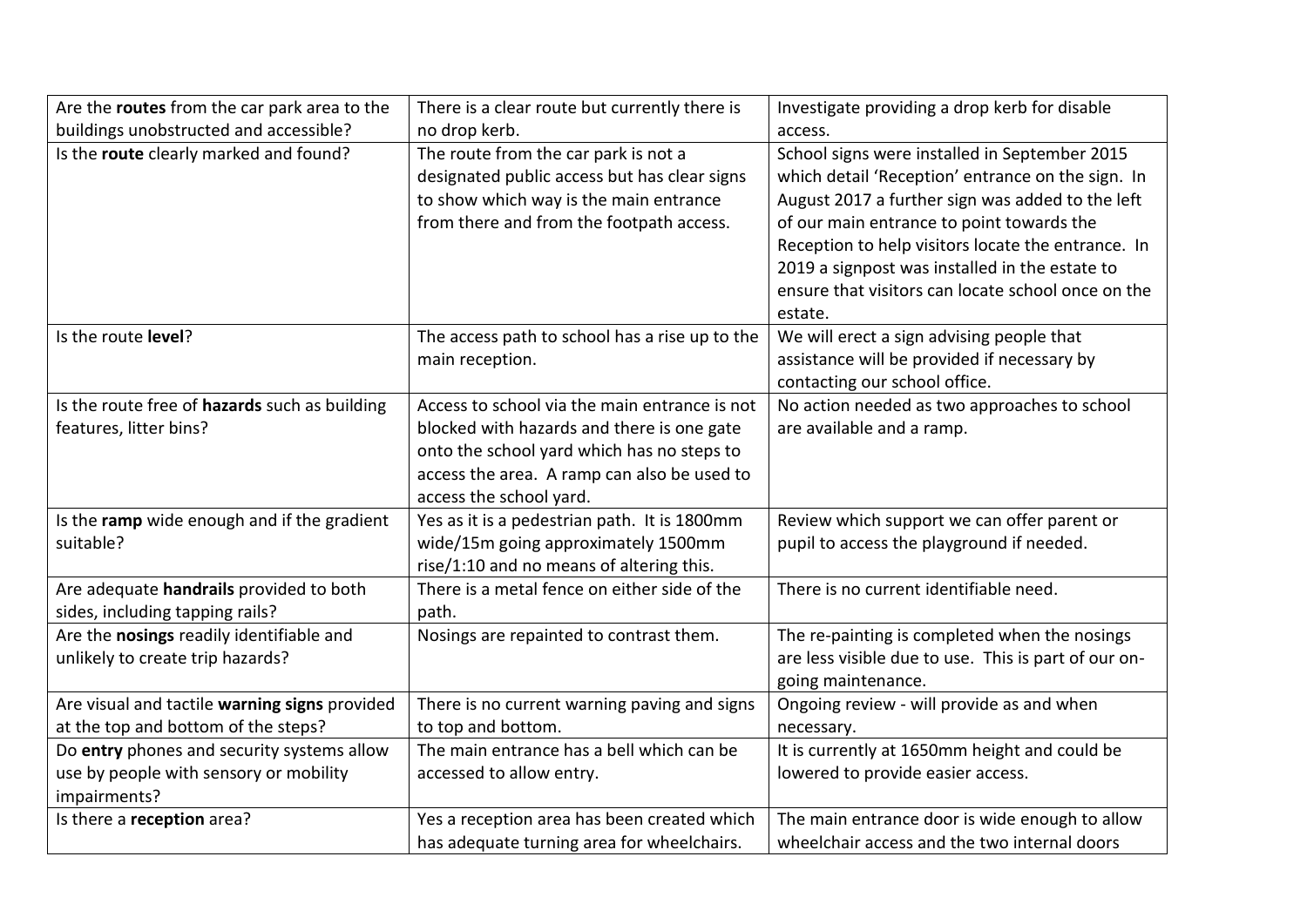|                                             |                                              | from the reception area can be opened to provide   |
|---------------------------------------------|----------------------------------------------|----------------------------------------------------|
|                                             |                                              | full wheelchair access.                            |
| Are tactile signs available for people with | There are currently no tactile signs.        | Consider this option for school and provide as and |
| impaired vision?                            |                                              | when necessary.                                    |
| Are junctions between floor surfaces formed | In August 2009 junctions strips between the  | There is no current identifiable need.             |
| to prevent tripping hazards or visual       | weather mat and vinyl tiles was installed.   |                                                    |
| confusion due to bold colours?              |                                              |                                                    |
| Do inner doors meet disabled access         | All new doors installed in school classrooms | There is no current identifiable need but review   |
| criteria?                                   | comply with disabled access criteria.        | and comply as need arises.                         |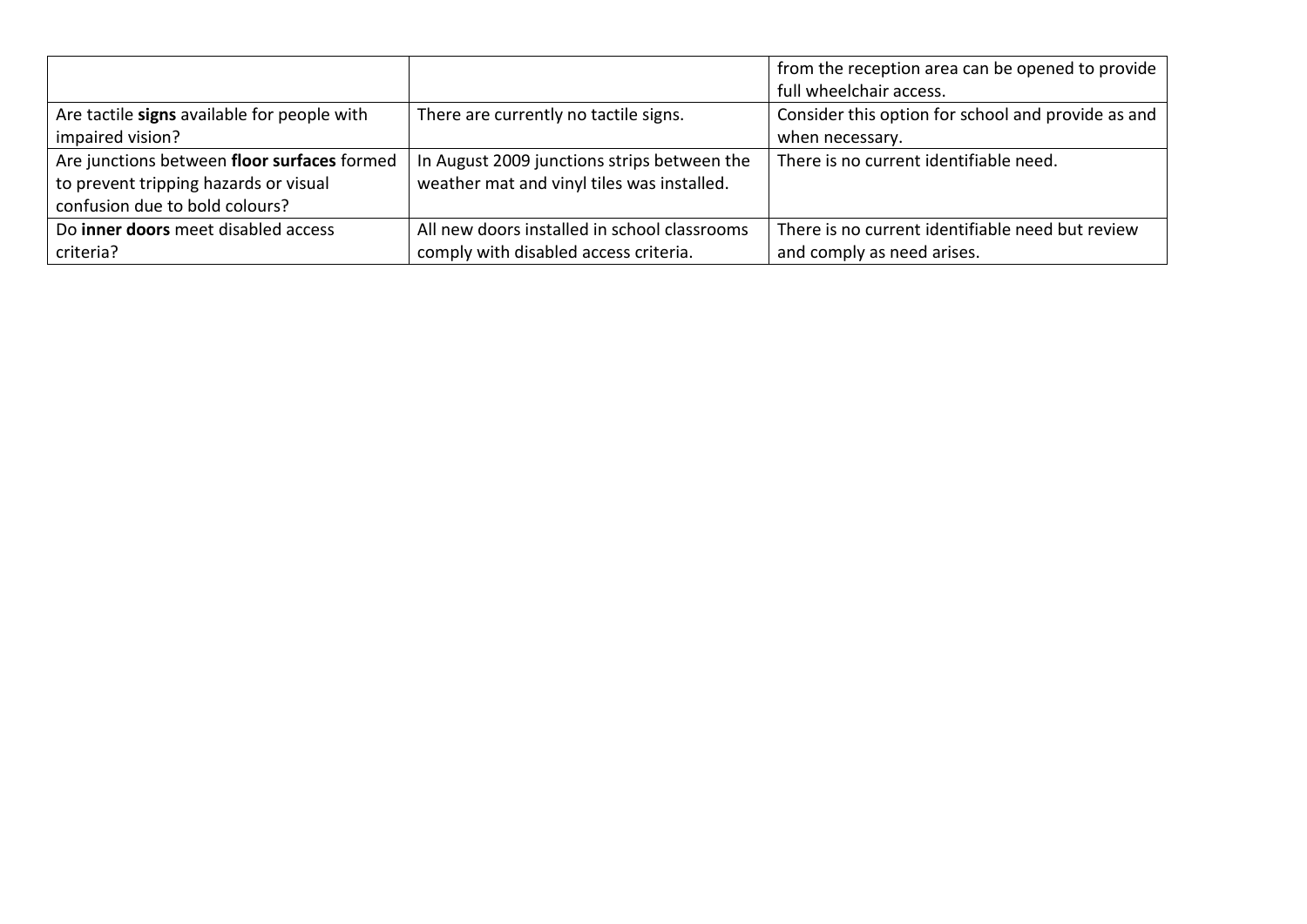| <b>Accessibility Issue</b>                     | <b>How We Address This</b>                      | <b>Further Action Needed/Additional Information</b> |
|------------------------------------------------|-------------------------------------------------|-----------------------------------------------------|
| Are floor surfaces slip resistant?             | In August 2009 slip resistant flowing was       | There is no current identifiable need but review    |
|                                                | provided to replace vinyl tiles. In July 2006   | and comply as need arises.                          |
|                                                | slip resistant flooring was provided in the     |                                                     |
|                                                | toilets.                                        |                                                     |
| Are floor surfaces firm for wheelchair         | In August 2009 slip resistant flowing was       | There is no current identifiable need but review    |
| manoeuvre?                                     | provided to replace vinyl tiles which           | and comply as need arises.                          |
|                                                | improved wheelchair surfaces provided.          |                                                     |
| Are signs provided and positioned to inform    | Tactile signs can be provided as the need       | There is no current identifiable need but review    |
| all disabled people?                           | arises e.g. in coat peg area.                   | and comply as need arises.                          |
| Are seating arrangements/spaces suitable       | We have standard chairs and tables which        | There is no current identifiable need but review    |
| for use by people with disabilities?           | are movable to allow access/space.              | and comply as need arises.                          |
| Are all areas in assembly equipped with an     | Portable induction loops can be investigated    | There is no current identifiable need but review    |
| induction loop and signage?                    | and installed if required.                      | and comply as need arises.                          |
| Are fixtures and fittings within easy reach?   | Shelves can be adjusted to allow access to      | There is no current identifiable need but review    |
|                                                | resources. Trays are used in class for          | and comply as need arises.                          |
|                                                | resources so alteration of heights is very      |                                                     |
|                                                | easy to complete.                               |                                                     |
| Are outlets, switches and controls easily      | Generally they are within reach but we          | There is no current identifiable need but review    |
| reached?                                       | would allow for adjusting some switches         | and comply as need arises.                          |
|                                                | and sockets if the need arose.                  |                                                     |
| Is the WC door easily negotiated?              | A 670mm wide metal frame on the doors           | We worked with Durham County Council to install     |
|                                                | made it difficult to widen as it is part of the | an accessible toilet which can be used by staff,    |
|                                                | building structure.                             | children and visitors. This was installed in August |
|                                                |                                                 | 2016.                                               |
| Can ambulant disabled people manoeuvre         | We can provide rails to one side of the         | We worked with Durham County Council to install     |
| and rise and lower themselves in a standard    | cubicle if the need arises.                     | an accessible toilet which can be used by staff,    |
| <b>WC cubicle?</b>                             |                                                 | children and visitors. This was installed in August |
|                                                |                                                 | 2016.                                               |
| Is the kitchen provided with fittings suitable | We can allow for adjusting some units when      | There is no current identifiable need but review    |
| for use by people with disabilities?           | the need arises.                                | and comply as need arises.                          |
| Are work surfaces adequate?                    | We can allow for adjusting when the need        | There is no current identifiable need but review    |
|                                                | arises.                                         | and comply as need arises.                          |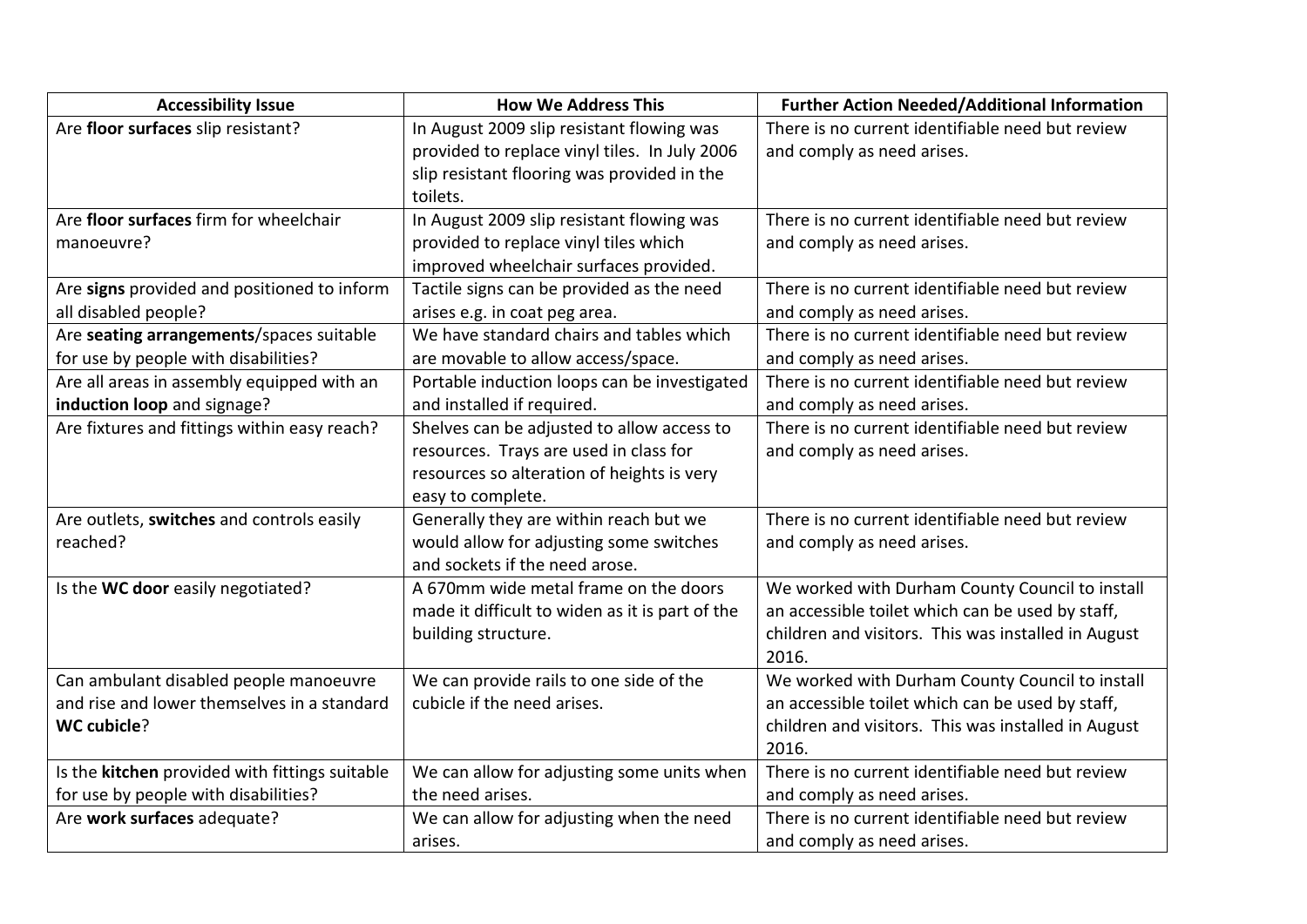| Are outlets, switches and controls easily       | Generally they are within reach but we       | There is no current identifiable need but review   |
|-------------------------------------------------|----------------------------------------------|----------------------------------------------------|
| reached in the kitchen?                         | would allow for adjusting some switches      | and comply as need arises.                         |
|                                                 | and sockets if the need arose.               |                                                    |
| Is the audible alarm supplemented by a          | In March 2006 a new alarm with an audible    | There is no current identifiable need but review   |
| visual system?                                  | and visual warning was installed.            | and comply as need arises.                         |
| Are the ground floor exit routes as             | The fire door was replaced by a wide door in | There is no current identifiable need but review   |
| accessible as entrance routes?                  | classroom 010 and access is available from   | and comply as need arises.                         |
|                                                 | the kitchen via ramped field.                |                                                    |
| If people with disabilities cannot completely   | A full fire risk assessment was obtained -   | There is no current identifiable need but review   |
| evacuate the building, can they reach places    | people with disabilities would be able to    | and comply as need arises.                         |
| of safety or refuge and are there signs         | evacuate the building.                       |                                                    |
| designating?                                    |                                              |                                                    |
| Is there a personal egress plan in place for    | Risk assessments are carried out to support  | There is no current identifiable need but review   |
| any member of staff who may require             | staff and pupils so advice would be sought   | and comply as need arises.                         |
| assistance?                                     | when this is necessary through Durham        |                                                    |
|                                                 | County Council and through a fire risk       |                                                    |
|                                                 | assessment.                                  |                                                    |
| Is the fire exit signage and signs to places of | In February 2009 fire exit signage and signs | There is no current identifiable need but review   |
| safety within the building adequate?            | to place of safety were checked by LA        | and comply as need arises e.g. ensure that any new |
|                                                 | Health and Safety Officer. In addition to    | doors or exits are clearly marked once installed.  |
|                                                 | this the HT and safeguarding governor        |                                                    |
|                                                 | complete inspections of the building         |                                                    |
|                                                 | together which show compliance.              |                                                    |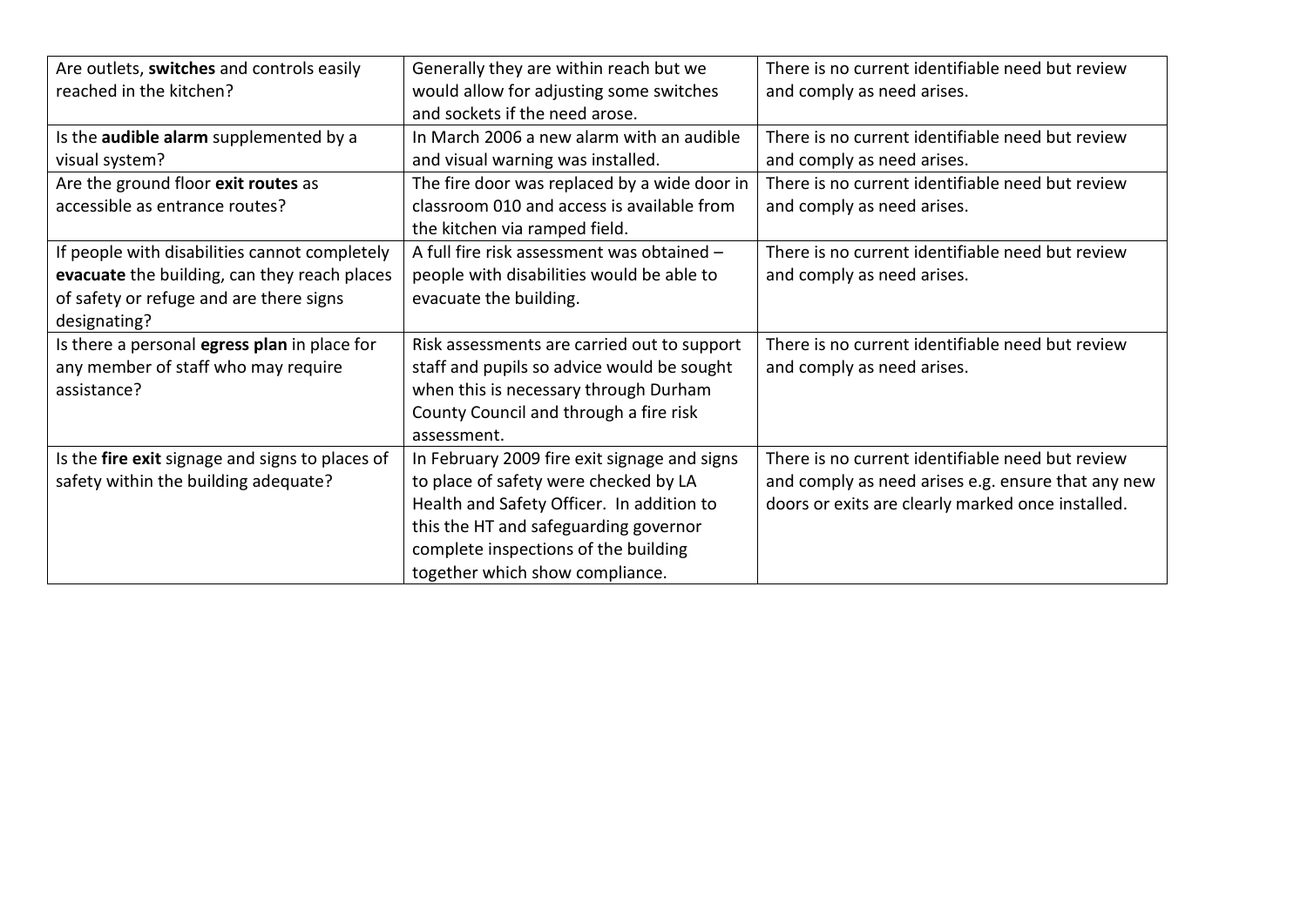| <b>ACCESS TO THE CURRICULUM</b>                                                                                                    |                                                                                                                                                                                                                                                                                                                   |                                                                                                                                                                                                                                                                                                                                                                                                                                                                                                                                                                           |  |
|------------------------------------------------------------------------------------------------------------------------------------|-------------------------------------------------------------------------------------------------------------------------------------------------------------------------------------------------------------------------------------------------------------------------------------------------------------------|---------------------------------------------------------------------------------------------------------------------------------------------------------------------------------------------------------------------------------------------------------------------------------------------------------------------------------------------------------------------------------------------------------------------------------------------------------------------------------------------------------------------------------------------------------------------------|--|
| <b>Accessibility Issue</b>                                                                                                         | <b>How We Address This</b>                                                                                                                                                                                                                                                                                        | <b>Further Action Needed/Additional Information</b>                                                                                                                                                                                                                                                                                                                                                                                                                                                                                                                       |  |
| Do we ensure that teachers and teaching<br>assistants have the necessary training to<br>teach and support pupils with disability?  | Key staff have had training in specific areas as<br>required e.g. autism spectrum disorders,<br>visual impairment, speech, language and<br>communication, physical disabilities,<br>attachment disorder                                                                                                           | Training to be organised to meet needs of pupils<br>as identified by class teachers and SENCO. This<br>is ongoing and CPD/training records reflect this<br>e.g. Autistic Spectrum Disorder Training with a<br>member of the Durham ASD team and PECS<br>training. Training TAs working with children with<br>ASD provided by a specialist teacher to ensure<br>effective support and interventions. Our work<br>to support pupils with SEND is evaluated and<br>training needs adapted to reflect this e.g. focus<br>on SEMH needs as part of our recovery<br>curriculum. |  |
| Are classrooms optimally organised for<br>disabled pupils?                                                                         | Advice from specialists is sought as the need<br>arises to ensure pupils are fully included in<br>the learning.                                                                                                                                                                                                   | Advice to be sought to meet needs of pupils as<br>identified by class teachers and SENCO.                                                                                                                                                                                                                                                                                                                                                                                                                                                                                 |  |
| Do lessons provide opportunities for all pupils<br>to achieve?                                                                     | Lessons are structured flexibly to include<br>individual, pair, group and whole class work<br>with consideration of the needs of pupils with<br>disabilities. Lessons are delivered to take<br>account of a wide range of learning styles and<br>needs.                                                           | Teaching to be organised to meet needs of<br>pupils as identified by class teachers, external<br>agency advice and SENCO.                                                                                                                                                                                                                                                                                                                                                                                                                                                 |  |
| Are all pupils encouraged to take part in<br>music, drama and physical activities?                                                 | All children have equal access to all areas of<br>the curriculum and all children are<br>encouraged to take part in extra-curricular<br>activities. In addition, pupils are encouraged<br>to share their 'good news' with the whole<br>school in our assemblies and this can include<br>out of school activities. | Reflect on pupil voice discussions and School<br>Council suggestions to see what else we can<br>offer pupils. Pupil voice is also part of our award<br>applications such as our Science Award and<br>Rights Respecting Award.                                                                                                                                                                                                                                                                                                                                             |  |
| Do staff recognise and allow for the<br>considerable effort expended by some pupils<br>with disabilities to access the curriculum? | Pupils are praised for their output and staff<br>acknowledge the time taken by pupils and the<br>effort to complete the tasks.                                                                                                                                                                                    | Use whole school reward systems to recognise<br>accomplishments of SEND pupils.                                                                                                                                                                                                                                                                                                                                                                                                                                                                                           |  |